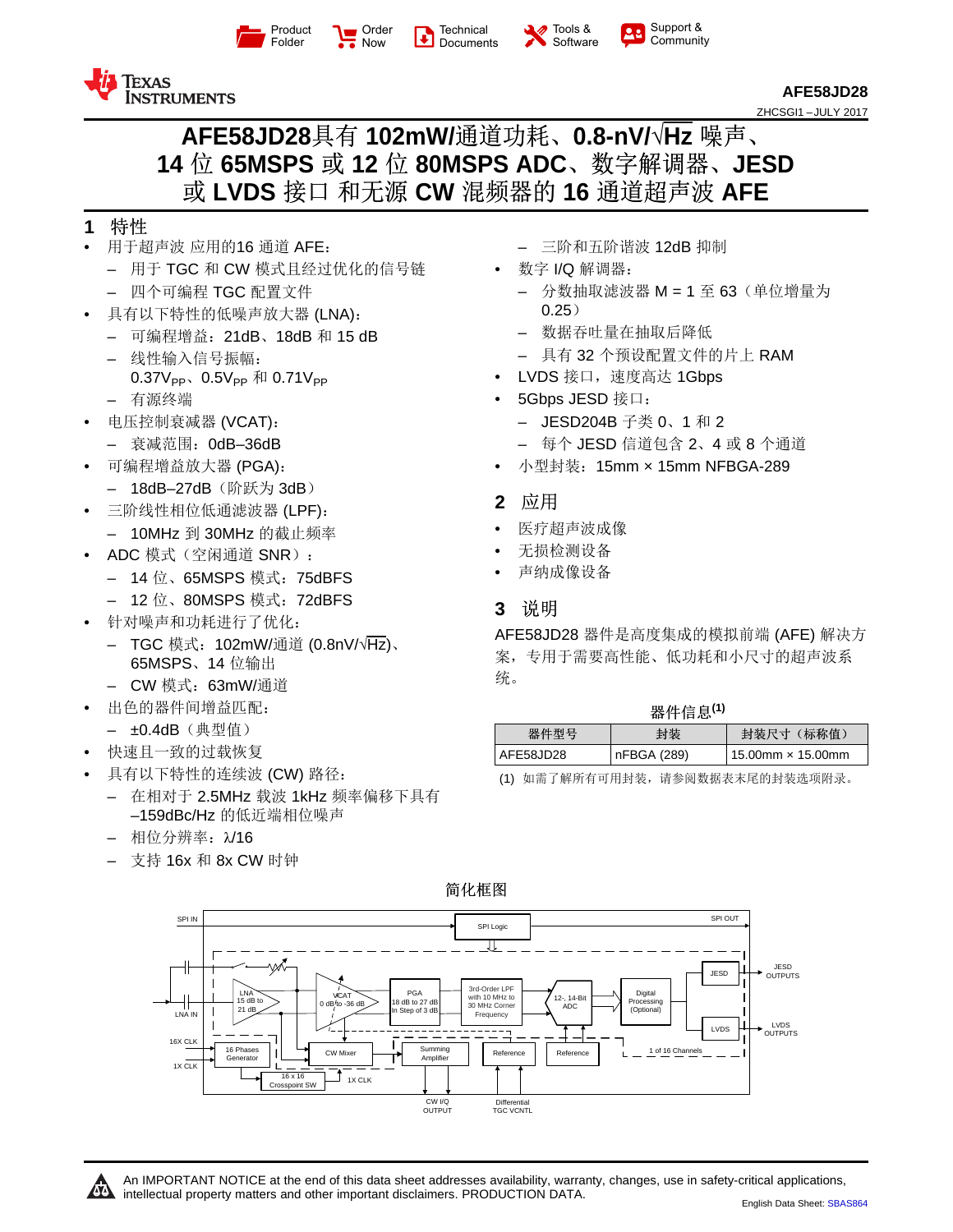

#### **4** 说明 (续)

AFE58JD28 是针对医疗超声波应用进行了优化的集成模拟前端 (AFE)。该器件通过具有两个裸片的多芯片模块 (MCM) 进行实现:一个电压控制放大器 (VCA) 裸片和一个模数转换器 (ADC) 裸片。VCA 裸片具有 16 个与 ADC 裸片的 16 个通道进行连接的通道。

VCA 裸片中的每个通道均可配置为两种模式之一:时间增益补偿 (TGC) 模式和连续波 (CW) 模式。在 TGC 模式 下,每个通道包含一个低噪声放大器 (LNA)、一个电压控制器衰减器 (VCAT)、一个可编程增益放大器 (PGA) 和一 个三阶低通滤波器 (LPF)。LNA 能够以 21dB、18dB 或 15 dB 的增益进行编程。LNA 还支持有源终端。VCAT 支 持 0dB 至 36dB 的衰减范围,并对衰减进行模拟电压控制。PGA 提供阶跃为 3dB 的 18dB 至 27dB 增益选项。 LPF 截至频率可以在 10MHz 和 30MHz 之间进行设置,以支持具有不同频率的超声波 应用 。在 CW 模式 下,LNA 的输出将进入具有 16 种可选相位延迟的低功耗无源混频器,后跟具有带通滤波器的加法放大器。可以对 每个模拟输入信号施加不同的相位延迟,从而执行片上波束形成操作。CW 混频器中的谐波滤波器可以抑制三阶和 五阶谐波,从而增强 CW 多普勒测量的灵敏度。

ADC 裸片的 16 个通道可以配置为以 14 位或 12 位分辨率运行。ADC 分辨率可以与转换速率进行折衷, 并且能够 在 14 位和 12 位的分辨率下分别以 65MSPS 和 80MSPS 的最大速度运行。ADC 设计为根据采样率调整其功耗。 ADC 的输出接口通过低电压差分信号 (LVDS) 进行输出, 可轻松与低成本现场可编程门阵列 (FPGA) 相连接。

此外, AFE58JD28 还包含数字解调器和 JESD204B 数据打包块。具有可编程抽取滤波器的数字同相和正交 (I/Q) 解调器以低功耗加快了计算密集型算法的执行速度。该器件还支持速率高达 5Gbps 的可选 JESD204B 接口,进一 步降低了高通道数系统中电路板布线的难度。

该器件还支持各种功率和噪声组合选项,从而优化系统性能。因此,对于具有严格的电池寿命要求的系统而言,这 些器件是非常合适的超声波 AFE 解决方案。

该器件采用 15mm × 15mm NFBGA-289 封装,并且与 [AFE5818](http://www.ti.com.cn/product/cn/AFE5818) 和 [AFE5816](http://www.ti.com.cn/product/cn/AFE5816) 系列引脚兼容。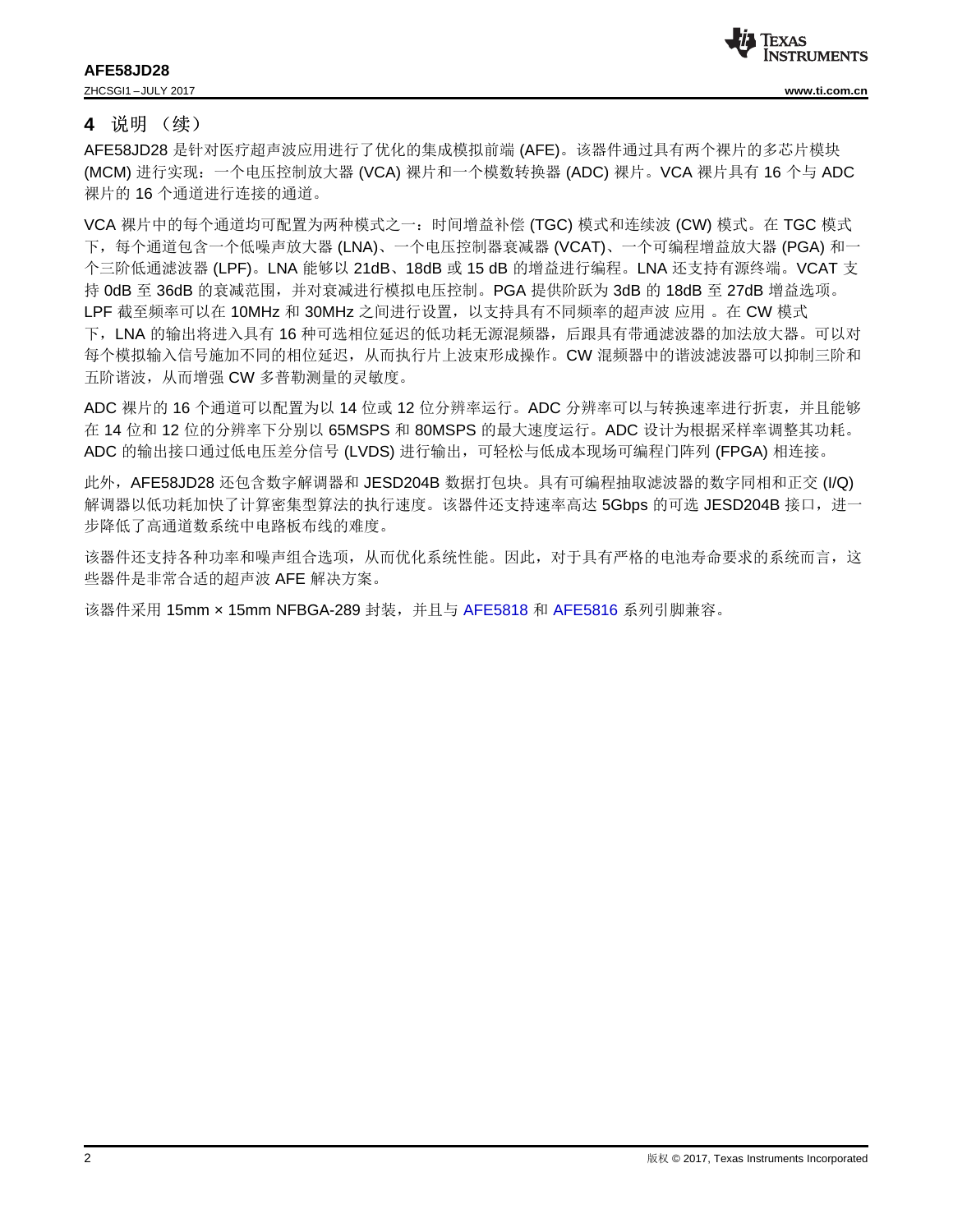

#### **5** 器件和文档支持

#### **5.1** 文档支持

# **5.1.1** 相关文档

请参阅如下相关文档:

- 《具有 *140mW/*通道功耗、*0.75nV/√Hz* 噪声、*14* 位 *65MSPS* 或 *12* 位 *80MSPS ADC* 以及 *CW* [无源混频器的](http://www.ti.com/cn/lit/pdf/SBAS687) *AFE5818 16* [通道超声波模拟前端》](http://www.ti.com/cn/lit/pdf/SBAS687)
- 《具有 *90mW/*通道功耗、*1nV/√Hz* 噪声、*14* 位 *65MSPS* 或 *12* 位 *80MSPS ADC* 以及 *CW* [无源混频器的](http://www.ti.com/cn/lit/pdf/SBAS688) *AFE5816 16* [通道超声波](http://www.ti.com/cn/lit/pdf/SBAS688) *AFE*》
- 《具有 *14* 位 *65MSPS* 或 *12* 位 *80MSPS ADC*、*CW* [无源混频器、](http://www.ti.com/cn/lit/pdf/SBAS735)*I/Q* 解调器以及 *LVDS* 和 *JESD204B* 输出 的 *[AFE58JD18](http://www.ti.com/cn/lit/pdf/SBAS735) 16* 通道超声波 *AFE*》
- [《具有内部基准和断电模式的](http://www.ti.com/cn/lit/pdf/SLAS236) *TLV5626 2.7V* 至 *5.5V* 低功耗双通道 *8* 位数模转换器》
- 《*DAC7821 12* [位并行输入乘法数模转换器》](http://www.ti.com/cn/lit/pdf/SBAS365)
- 《*THS413x* [高速、低噪声、全差分](http://www.ti.com/cn/lit/pdf/SLOS318) *I/O* 放大器》
- 《*OPA1632* [高性能、全差分音频运算放大器》](http://www.ti.com/cn/lit/pdf/SBOS286)
- [《宽带差分互阻抗](http://www.ti.com/cn/lit/pdf/SBAA150) *DAC* 输出》
- 《具有双环 *PLL* 的 *LMK0482x* 超低噪声 *JESD204B* [兼容时钟抖动消除器》](http://www.ti.com/cn/lit/pdf/SNAS605)
- 《*CDCM7005 3.3V* [高性能时钟同步器和抖动消除器》](http://www.ti.com/cn/lit/pdf/SCAS793)
- 《*CDCE72010 10* [路输出高性能时钟同步器、抖动消除器和时钟分配器》](http://www.ti.com/cn/lit/pdf/SCAS858)
- 《*OPA2x11 1.1nv/√Hz* [噪声、低功耗、精密运算放大器》](http://www.ti.com/cn/lit/pdf/SBOS377)
- 《*ADS8413 16* 位、*2MSPS*、*LVDS* 串行接口 *SAR* [模数转换器》](http://www.ti.com/cn/lit/pdf/SLAS490)
- 《具有并行接口、基准的 *ADS8472 16* 位、*1MSPS*[、伪双极、全差分输入、微功耗采样模数转换器》](http://www.ti.com/cn/lit/pdf/SLAS514)
- [《高速数据转换器计时](http://www.ti.com/cn/lit/pdf/SLYT075)技术简介》
- 《*ISO724x* [高速四通道数字隔离器》](http://www.ti.com/cn/lit/pdf/SLLS868)
- 《*SN74AUP1T04* 低功耗、*1.8/2.5/3.3V* 输入、*3.3V CMOS* [输出单反相器门》](http://www.ti.com/cn/lit/pdf/SCES800)
- 《*MicroStar BGA* [封装参考指南》](http://www.ti.com/cn/lit/pdf/SSYZ015)

#### **5.2** 商标

All trademarks are the property of their respective owners.

#### **5.3** 静电放电警告



这些装置包含有限的内置 ESD 保护。 存储或装卸时,应将导线一起截短或将装置放置于导电泡棉中,以防止 MOS 门极遭受静电损

#### **5.4 Glossary**

[SLYZ022](http://www.ti.com/cn/lit/pdf/SLYZ022) — *TI Glossary*.

This glossary lists and explains terms, acronyms, and definitions.

### **6** 机械、封装和可订购信息

以下页面包含机械、封装和可订购信息。这些信息是指定器件的最新可用数据。这些数据如有变更,恕不另行通知 和修订此文档。如欲获取此数据表的浏览器版本,请参阅左侧的导航。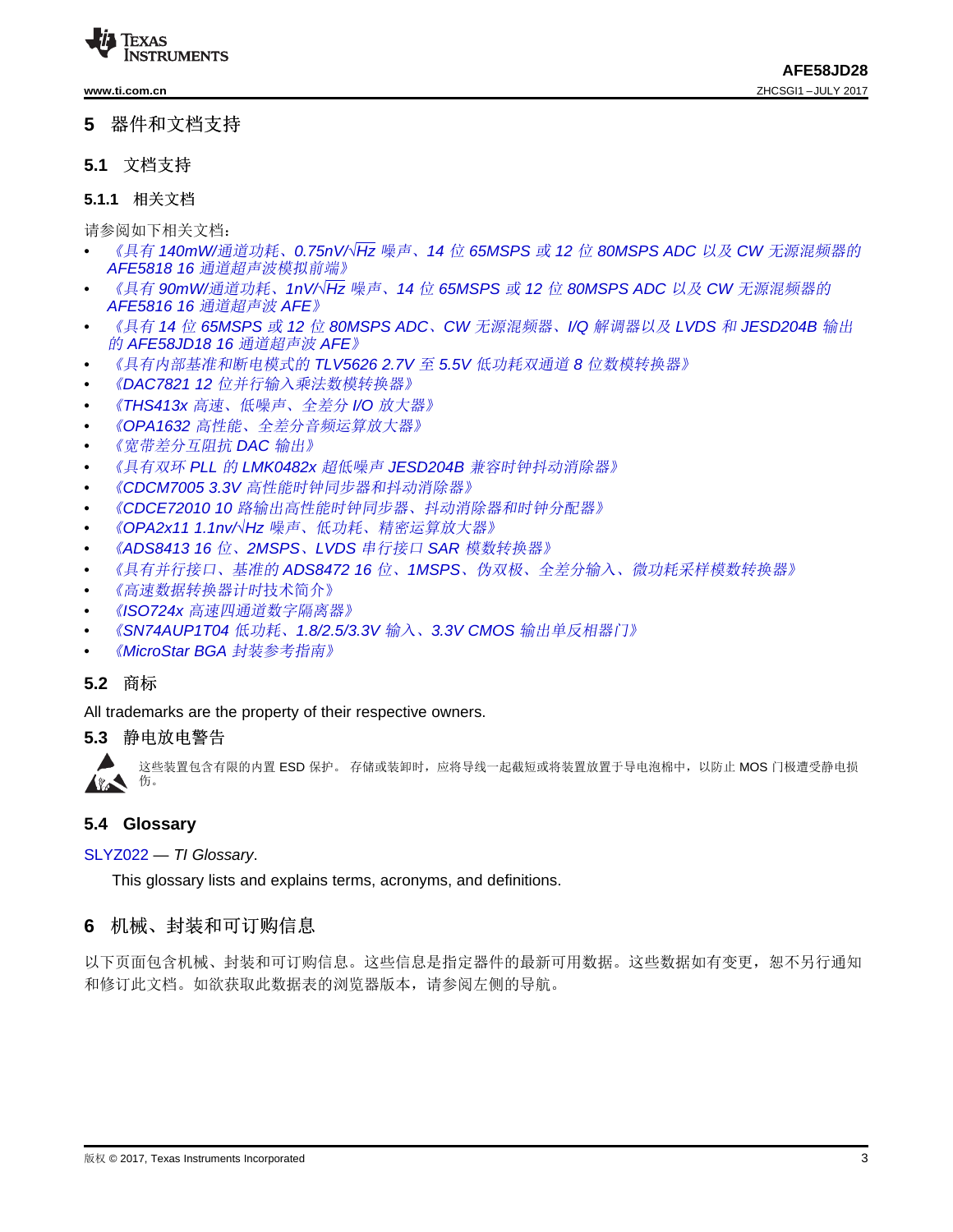

## **MECHANICAL DATA**

ZAV (S-PBGA-N289)

PLASTIC BALL GRID ARRAY



NOTES: All linear dimensions are in millimeters. А.

- В. This drawing is subject to change without notice.
- C. This is a lead-free solder ball design.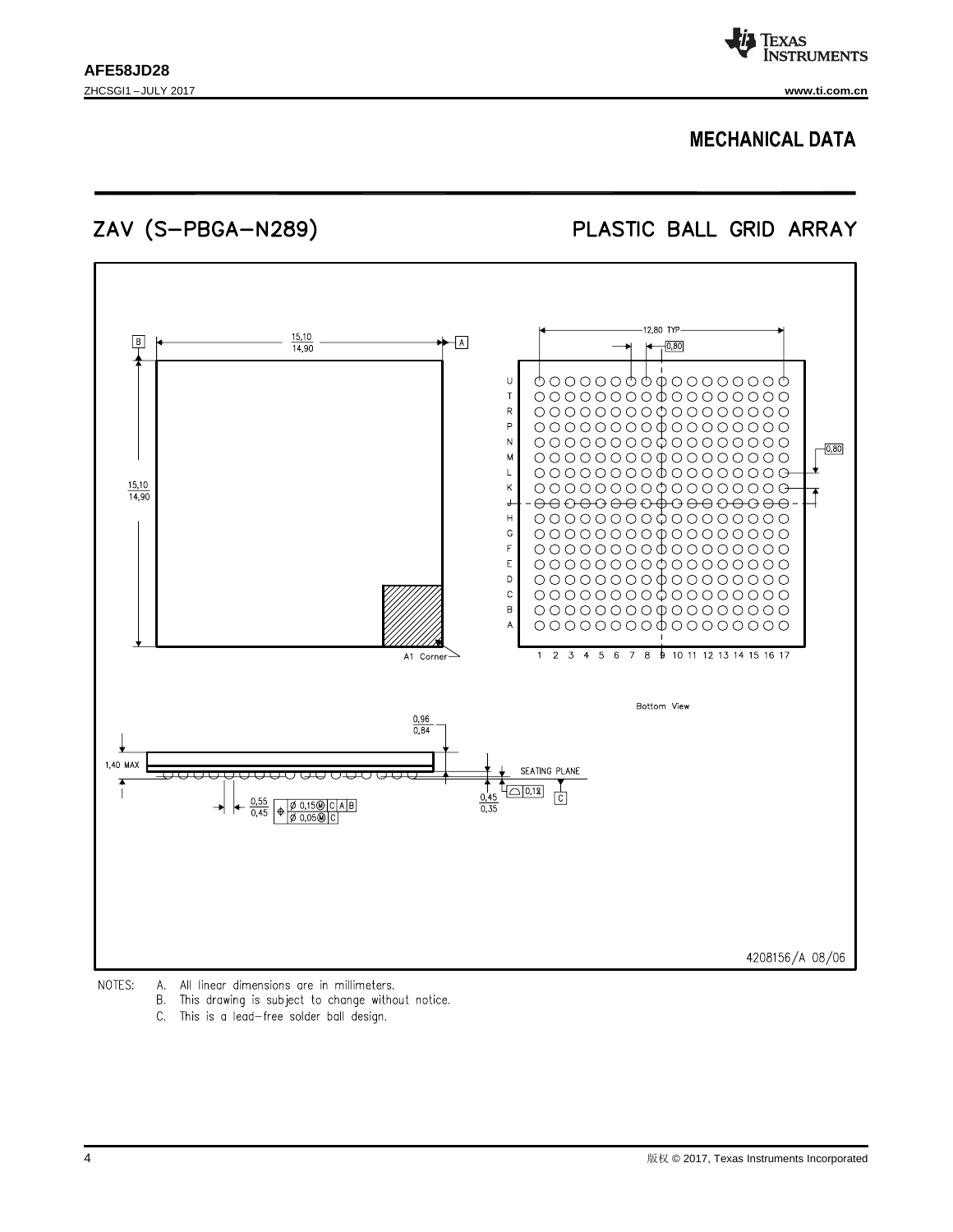

www.ti.com 10-Dec-2020

# **PACKAGING INFORMATION**

| <b>Orderable Device</b> | <b>Status</b><br>(1) | Package Type Package Pins Package | <b>Drawing</b> |     | Qty | Eco Plan<br>(2) | Lead finish/<br><b>Ball material</b> | <b>MSL Peak Temp</b> | Op Temp $(^{\circ}C)$ | <b>Device Marking</b><br>(4/5) | <b>Samples</b> |
|-------------------------|----------------------|-----------------------------------|----------------|-----|-----|-----------------|--------------------------------------|----------------------|-----------------------|--------------------------------|----------------|
| AFE58JD28ZAV            | <b>ACTIVE</b>        | <b>NFBGA</b>                      | ZAV            | 289 | 126 | RoHS & Green    | SNAGCU                               | Level-3-260C-168 HR  | $-40$ to 85           | AFE58JD28                      | Samples        |

**(1)** The marketing status values are defined as follows:

**ACTIVE:** Product device recommended for new designs.

**LIFEBUY:** TI has announced that the device will be discontinued, and a lifetime-buy period is in effect.

**NRND:** Not recommended for new designs. Device is in production to support existing customers, but TI does not recommend using this part in a new design.

**PREVIEW:** Device has been announced but is not in production. Samples may or may not be available.

**OBSOLETE:** TI has discontinued the production of the device.

<sup>(2)</sup> RoHS: TI defines "RoHS" to mean semiconductor products that are compliant with the current EU RoHS requirements for all 10 RoHS substances, including the requirement that RoHS substance do not exceed 0.1% by weight in homogeneous materials. Where designed to be soldered at high temperatures. "RoHS" products are suitable for use in specified lead-free processes. TI may reference these types of products as "Pb-Free".

RoHS Exempt: TI defines "RoHS Exempt" to mean products that contain lead but are compliant with EU RoHS pursuant to a specific EU RoHS exemption.

Green: TI defines "Green" to mean the content of Chlorine (CI) and Bromine (Br) based flame retardants meet JS709B low halogen requirements of <=1000ppm threshold. Antimony trioxide based flame retardants must also meet the <=1000ppm threshold requirement.

**(3)** MSL, Peak Temp. - The Moisture Sensitivity Level rating according to the JEDEC industry standard classifications, and peak solder temperature.

**(4)** There may be additional marking, which relates to the logo, the lot trace code information, or the environmental category on the device.

**(5)** Multiple Device Markings will be inside parentheses. Only one Device Marking contained in parentheses and separated by a "~" will appear on a device. If a line is indented then it is a continuation of the previous line and the two combined represent the entire Device Marking for that device.

**(6)** Lead finish/Ball material - Orderable Devices may have multiple material finish options. Finish options are separated by a vertical ruled line. Lead finish/Ball material values may wrap to two lines if the finish value exceeds the maximum column width.

**Important Information and Disclaimer:**The information provided on this page represents TI's knowledge and belief as of the date that it is provided. TI bases its knowledge and belief on information provided by third parties, and makes no representation or warranty as to the accuracy of such information. Efforts are underway to better integrate information from third parties. TI has taken and continues to take reasonable steps to provide representative and accurate information but may not have conducted destructive testing or chemical analysis on incoming materials and chemicals. TI and TI suppliers consider certain information to be proprietary, and thus CAS numbers and other limited information may not be available for release.

In no event shall TI's liability arising out of such information exceed the total purchase price of the TI part(s) at issue in this document sold by TI to Customer on an annual basis.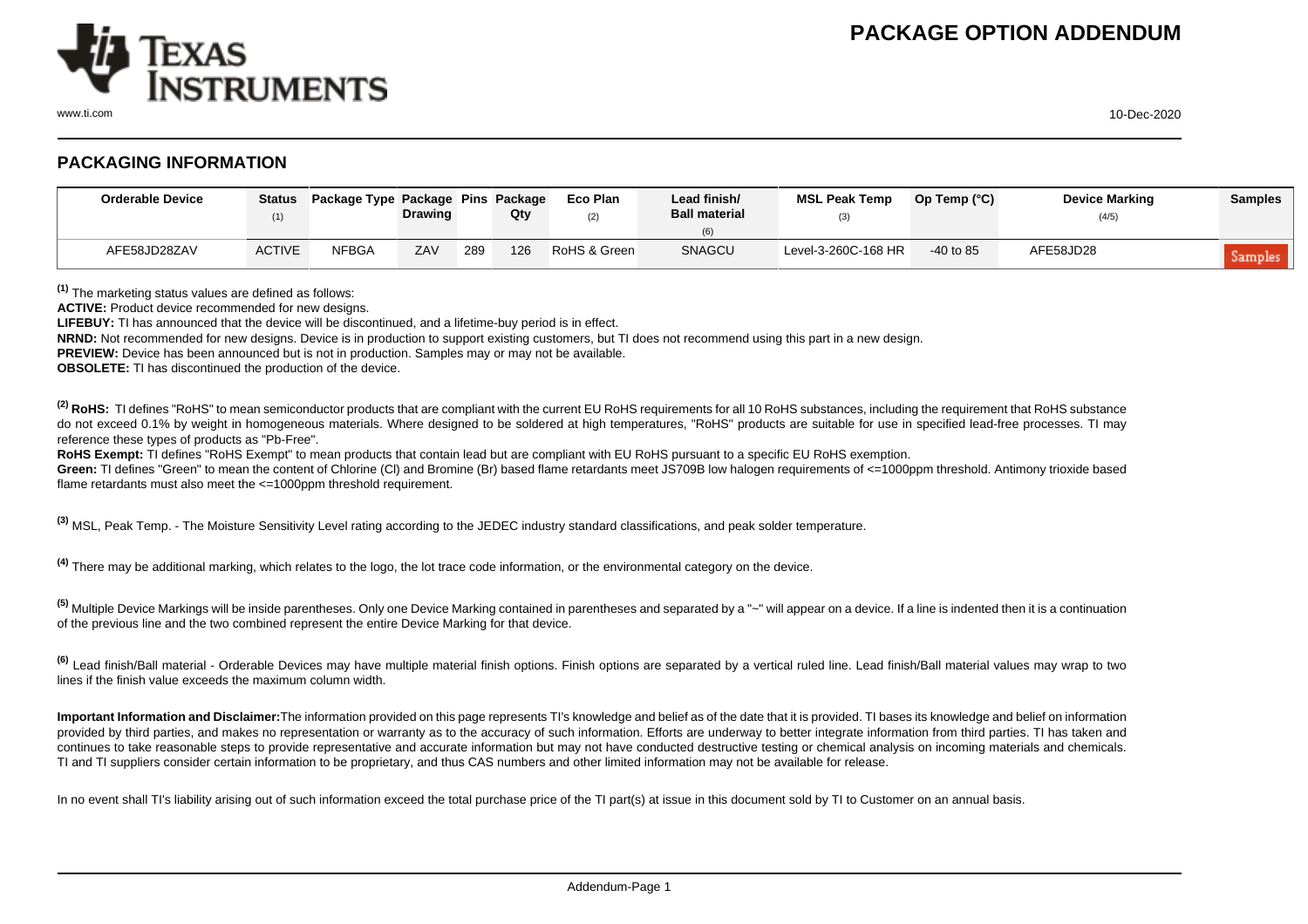# **TEXAS INSTRUMENTS**

www.ti.com 5-Jan-2022

# **PACKAGE MATERIALS INFORMATION**

## **TRAY**



Chamfer on Tray corner indicates Pin 1 orientation of packed units.

\*All dimensions are nominal

| <b>Device</b> | Package<br>Name | Package<br>Type | <b>Pins</b> | SPQ | <b>I</b> Unit arrav l<br>matrix | Max<br><b>temperature</b><br>(°C) | (mm) | w<br>(mm) | K <sub>0</sub><br>$(\mu m)$ | P <sub>1</sub><br>(mm) | <b>CL</b><br>(mm) | <b>CW</b><br>(mm) |
|---------------|-----------------|-----------------|-------------|-----|---------------------------------|-----------------------------------|------|-----------|-----------------------------|------------------------|-------------------|-------------------|
| AFE58JD28ZAV  | ZAV             | NFBGA           | 289         | 126 | 7 X 18                          | 150                               | 315  | 135.9     | 7620                        | 17.2                   | 11.3              | 16.35             |